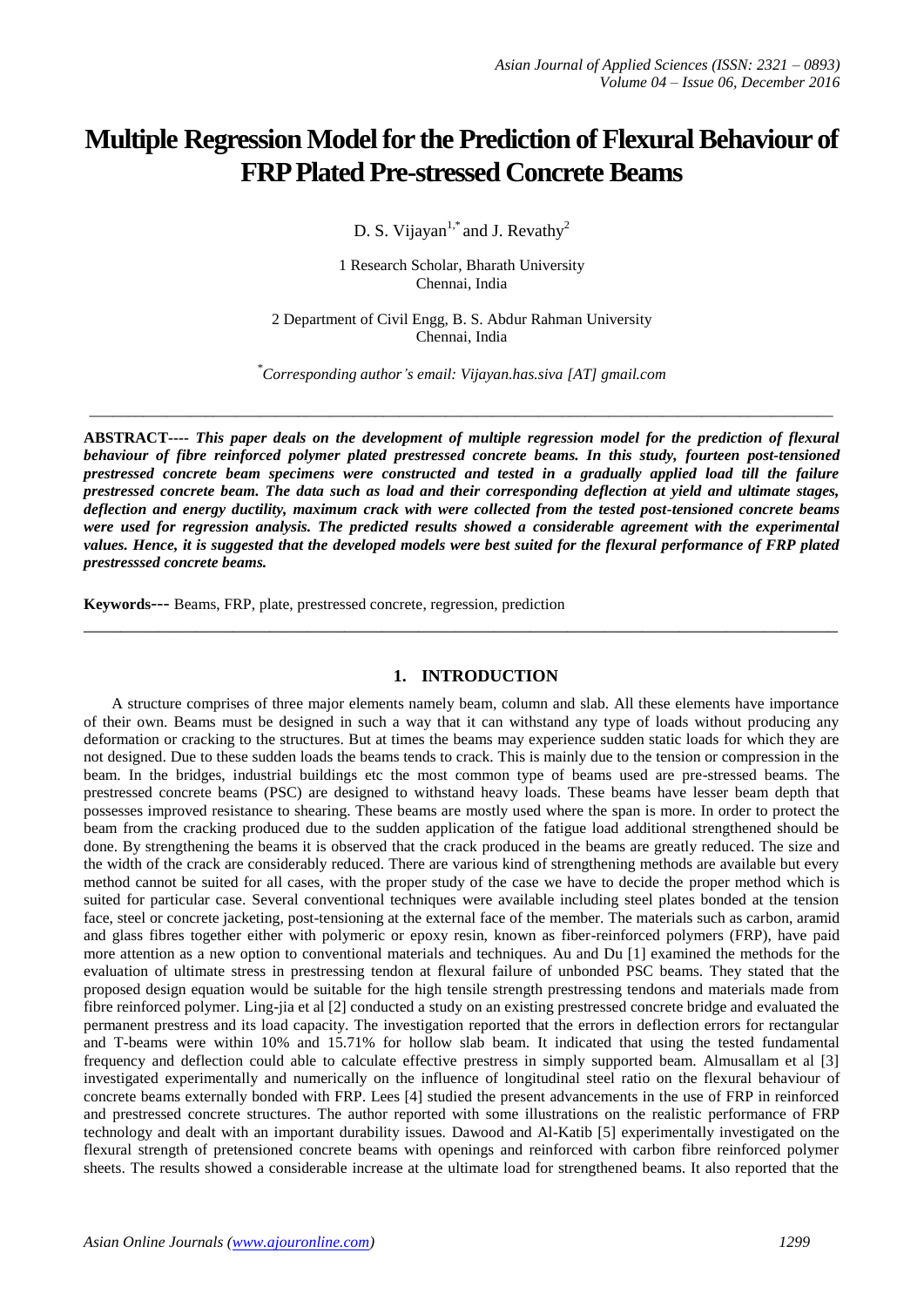load-deflection curves for flexural beams reinforced with CFRP sheets were stiffer than the other beams. The studies to predict the compressive strength of high performance concrete by using multiple regression analysis were also investigated [6-7]. Regression model was also done for the performance of reinforced concrete and fibre reinforced beams [8-9]. In this paper an effort was made to develop a mathematical model by regression analysis for the prediction of load, deflection and ductility for fibre reinforced polymer plated prestressed concrete beams.

## **2. TEST PROGRAM & PROCEDURE**

A total of fourteen unbonded post-tensioned PSC beams were cast for the present study. The beams were 150 mm x 250 mm in cross-section and 3000 mm long. All the beams w e r e cast with M 35 (T- series) and M 60 (Sseries) grade of concrete having a designed mix proportion of 1 : 1.3 : 2.35 : 0.42 and 1 : 1.35 : 2.19 : 0.29 respectively. Two numbers of 12mm diameter bars were used for tensile reinforcement and 2 numbers of 10 mm diameter bars were used as hanger bars. 2-legged 8 mm diameter stirrups were provided at 150 mm c/c, in order to avoid any shear failure and ensure flexural action of beams up to failure. Apart from conventional steel reinforcement, 2 numbers of high tensile prestressing wires of 7 mm diameter were provided at an eccentricity 50 mm. One PSC beam was considered as reference specimen and other six PSC beams were strengthened with three different types of glass fibre reinforced polymer (GFRP) plates placed on the soffit of PSC beams with thicknesses of 3 mm and 5 mm. The properties of FRP plate are provided in Table 1

| <b>GFRP</b> Material  | Thickness (mm) | <b>Tensile Strength</b><br>(MPa) | <b>Elasticity Modulus (MPa)</b> |
|-----------------------|----------------|----------------------------------|---------------------------------|
| Chopped Strand Mat    |                | 126.20                           | 7467.46                         |
|                       |                | 156.00                           | 11386.86                        |
| Woven Rovings         |                | 147.40                           | 6855.81                         |
|                       |                | 178.09                           | 8994.44                         |
| Uni-Directional Cloth |                | 446.90                           | 13965.63                        |
|                       |                | 451.50                           | 17365.38                        |

**Table 1 -** Properties of FRP Plate

The test PSC beam specimens were provided with 10mm thick bearing plates at both ends, wedges were locked with high tensile steel wire at one end and the other end kept unlocked for pre-stressing. Pre-stressing technique was carried out by 10 t hydraulic jack at the unlocked end. High pressure using hand pump was applied gradually until it reaches the predetermined value. The FRP plates were placed on a well prepared concrete substrate of PSC beam specimens. The FRP beams were tested after an interval of 14-days. The PSC beams plated with and without FRP were tested under four point-bending over a simple span of 2800 mm in a loading frame of 100 t capacity. Two - point loads were applied through a spreader beam. The load was applied using a hydraulic jack and load cell arrangement. The load and deflection were collected through a computer operated data logging system.

#### **3. MULTIPLE LINEAR REGRESSION ANALYSIS**

Multiple linear regression analysis is a mathematical computation of an average functional relationship between two or more variables. In regression analysis, the estimated variable is called as dependent variable and explanatory variable is known as independent variable. The multiple linear regressions are an extension of a simple linear regression where multiple independent variables exist. When there are '*i*' explanatory variables  $x_1, x_2,..., x_i$ , the linear multiple regression equation takes up the general form as,

$$
y = a_0 + a_1 x_1 + a_2 x_2 + \dots + a_i x_i \tag{1}
$$

where 'y' is the estimated variable,  $x_1, x_2, ..., x_i$  are the explanatory variables and '*a*' denotes coefficient vector. In this study, multiple linear regression analysis was carried out to develop a relation between the estimated variables including load and their corresponding deflection at yield and ultimate stages, deflection and energy ductility, and crack width. The explanatory variables such as compressive strength of concrete, type of FRP plate and thickness of FRP plate were used.

.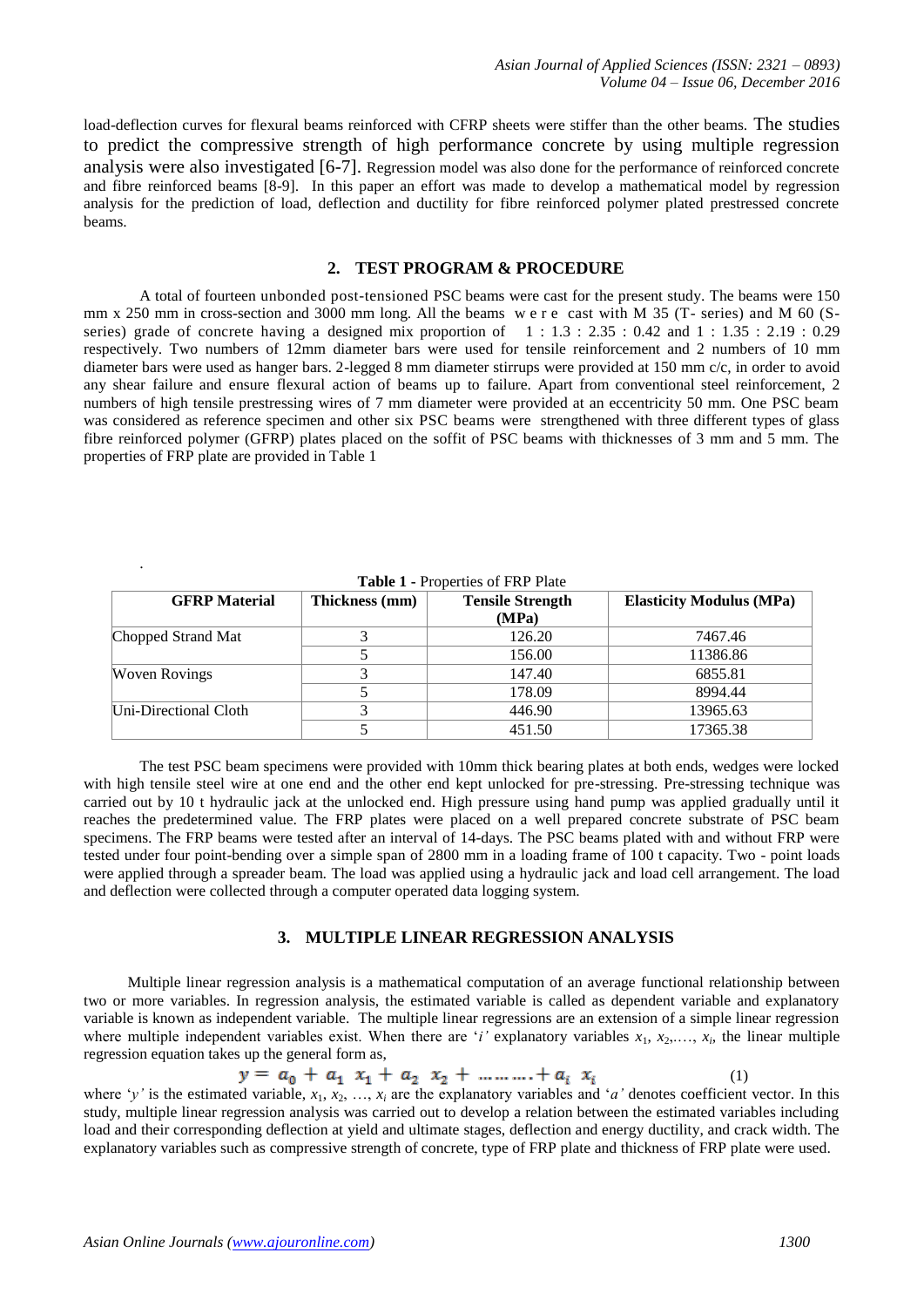# **4. RESULTS AND DISCUSSION**

Table 2 shows the data collected from the experimental test results of PSC beams are used for the multiple linear regression analysis. Table 3 presents the developed regression equations for various study parameters. The developed regression predictions were also compared with the experimental test results and depicted through Figs 1 to 7.

|                             | <b>Yield Stage</b> |                           | <b>Ultimate Stage</b> |                           | <b>Ductility</b>  |               | <b>Crack Width at</b>         |
|-----------------------------|--------------------|---------------------------|-----------------------|---------------------------|-------------------|---------------|-------------------------------|
| <b>Beam</b><br>$\mathbf{D}$ | Load<br>(kN)       | <b>Deflection</b><br>(mm) | Load<br>(kN)          | <b>Deflection</b><br>(mm) | <b>Deflection</b> | <b>Energy</b> | <b>Ultimate Stage</b><br>(mm) |
| T                           | 18.62              | 3.08                      | 50.52                 | 39.25                     | 12.74             | 34.42         | 1.58                          |
| TC1                         | 20.00              | 3.00                      | 59.56                 | 42.00                     | 14.00             | 39.61         | 1.19                          |
| TC <sub>2</sub>             | 22.24              | 3.10                      | 63.00                 | 44.86                     | 14.47             | 49.12         | 0.89                          |
| TW1                         | 25.60              | 3.24                      | 70.20                 | 55.20                     | 17.04             | 44.96         | 0.81                          |
| TW <sub>2</sub>             | 23.24              | 3.93                      | 79.44                 | 64.50                     | 16.41             | 48.07         | 0.76                          |
| TU1                         | 33.74              | 4.09                      | 85.26                 | 68.00                     | 16.62             | 45.06         | 0.72                          |
| TU <sub>2</sub>             | 36.12              | 4.53                      | 97.58                 | 75.50                     | 16.67             | 54.95         | 0.7                           |
| S                           | 20.43              | 10.70                     | 70.50                 | 62.34                     | 5.83              | 6.10          | 1.71                          |
| SC <sub>1</sub>             | 30.70              | 11.70                     | 78.00                 | 68.45                     | 5.85              | 10.79         | 1.48                          |
| SC <sub>2</sub>             | 35.86              | 11.70                     | 82.30                 | 71.30                     | 6.09              | 17.30         | 1.26                          |
| SW1                         | 35.14              | 12.00                     | 83.50                 | 73.86                     | 6.16              | 18.27         | 1.08                          |
| SW2                         | 42.70              | 12.37                     | 87.60                 | 77.65                     | 6.28              | 22.19         | 0.97                          |
| SU <sub>1</sub>             | 45.00              | 13.03                     | 93.50                 | 83.98                     | 6.45              | 23.20         | 0.82                          |
| SU <sub>2</sub>             | 48.86              | 13.57                     | 108.70                | 89.58                     | 6.60              | 26.58         | 0.76                          |

**Table 2 –** Collected data for regression analysis

| Table 3- Regression Equations for beams |  |
|-----------------------------------------|--|
|                                         |  |

| <b>Parameter</b>            | <b>Regression Equation</b>                                        | $\mathbf{R}^2$ Value |
|-----------------------------|-------------------------------------------------------------------|----------------------|
| Yield Load (kN)             | 18.17 - (0.000308 $f_{ck}$ ) + (0.052 $t_f$ ) + (0.047 $f_{fu}$ ) | 0.886                |
| Yield Deflection (mm)       | 3.72-(0.00015 $f_{ck}$ ) + (0.3232 $t_f$ ) + (0.0081 $f_{fu}$ )   | 0.947                |
| Ultimate Load (kN)          | $48.51-(0.00457 f_{ck}) + (8.05 f_f) + (0.22ffu)$                 | 0.908                |
| Ultimate Deflection (mm)    | 37.07-(0.00164 $f_{ck}$ ) + (9.24 $t_f$ ) + (0.06079 $f_{fu}$ )   | 0.899                |
| <b>Deflection Ductility</b> | 13.27-(0.000833 $f_{ck}$ ) + (1.38 $t_f$ ) + (0.024 $f_{fu}$ )    | 0.648                |
| <b>Energy Ductility</b>     | 33.07- $(0.000125 f_{ck})$ + $(2.546 f_f)$ + $(0.0101 f_{fu})$    | 0.801                |
| Maximum Crack Width (mm)    | $1.5 + (0.0000814 f_{ck}) - (0.2123 f_f) - (0.0027 f_{fu})$       | 0.870                |



**Fig. 1** Experimental vs Predicted results for Yield Load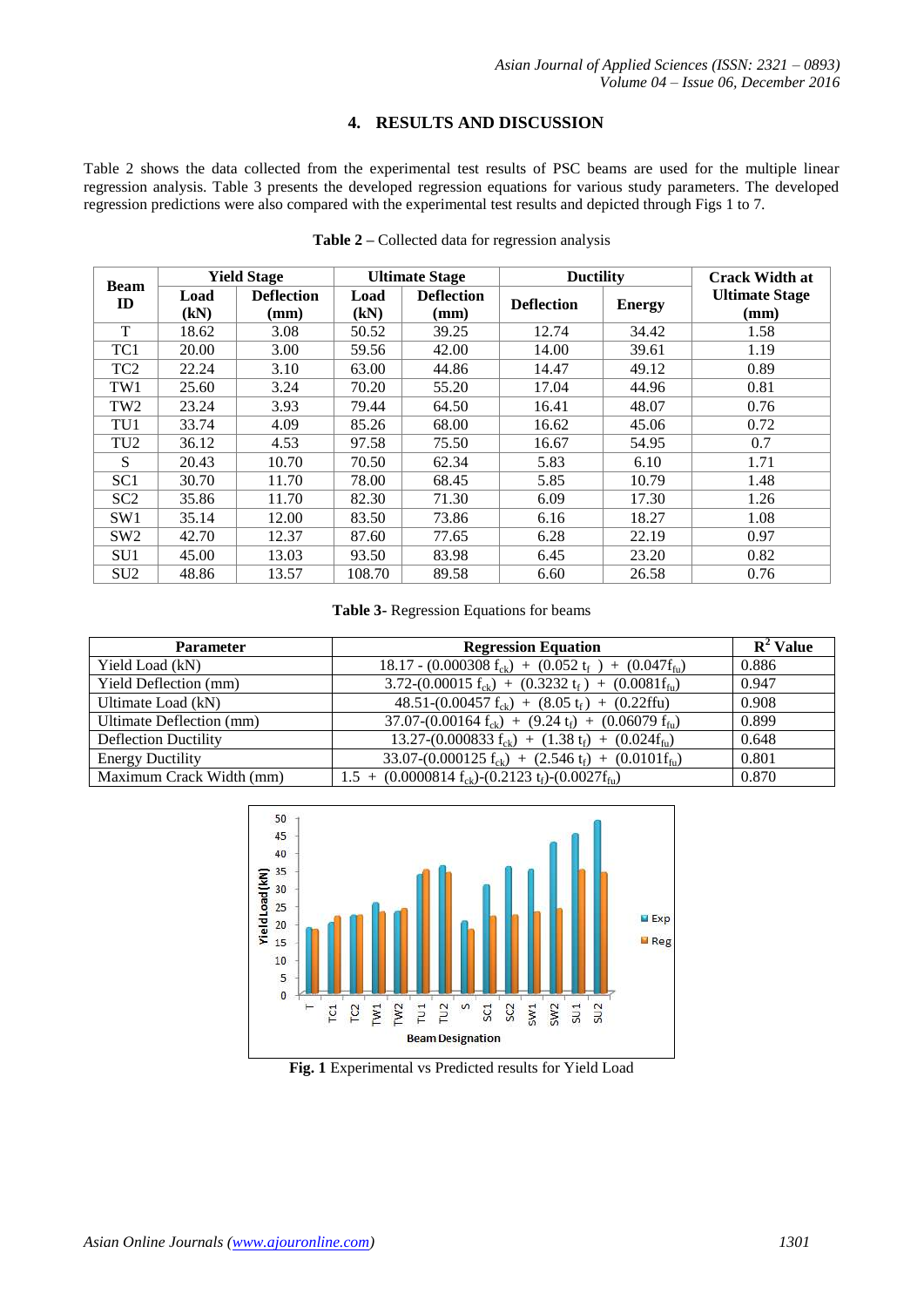*Asian Journal of Applied Sciences (ISSN: 2321 – 0893) Volume 04 – Issue 06, December 2016*



**Fig. 2** Experimental vs Predicted results for Deflection at Yield Load







**Fig. 4** Experimental vs Predicted results for Deflection at Ultimate Load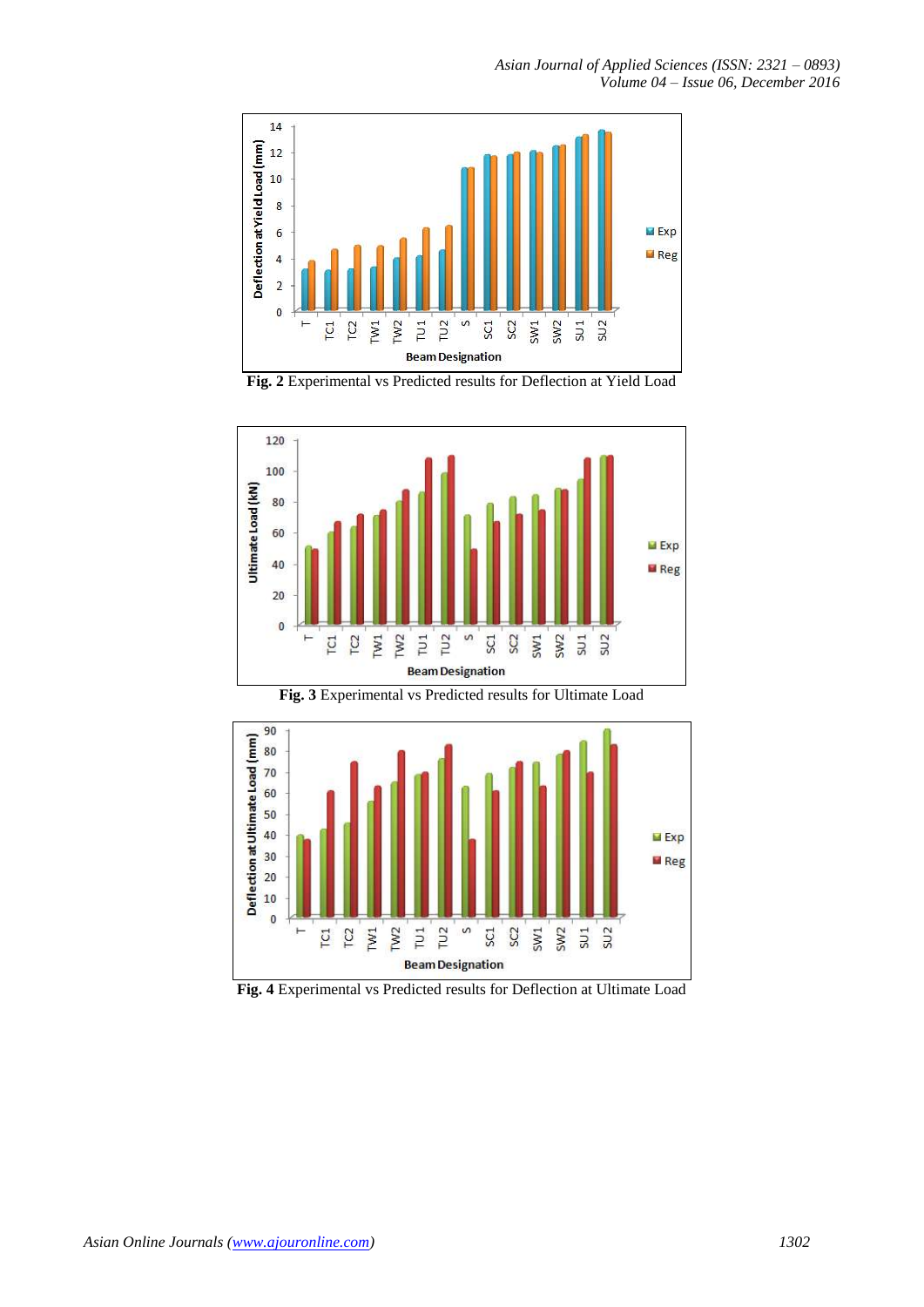

**Fig. 5** Experimental vs Predicted results for Deflection Ductility



**Fig. 6** Experimental vs Predicted results for Energy Ductility



**Fig. 7** Experimental vs Predicted results for Maximum Crack Width

The developed models are applicable for the unbonded post-tensioned concrete beams externally bonded with FRP plated composites. The load and their deflection at yield and ultimate stage, ductility and maximum crack width predicted by the models showed a considerable agreement with the experimental data. The analysis of multiple linear regression models for the flexural behaviour of FRP plated PSC beams indicated that the overall significance of the model was best fitted. The root mean square error values varied from 0.17 to 13.76. The errors were within a reasonable limit and hence the model performance is agreeable for prediction purposes. These errors are also due to the limited number of data provided to the analysis. The accuracy of predictions made by regression analysis can also be improved by providing more number of experimental results.